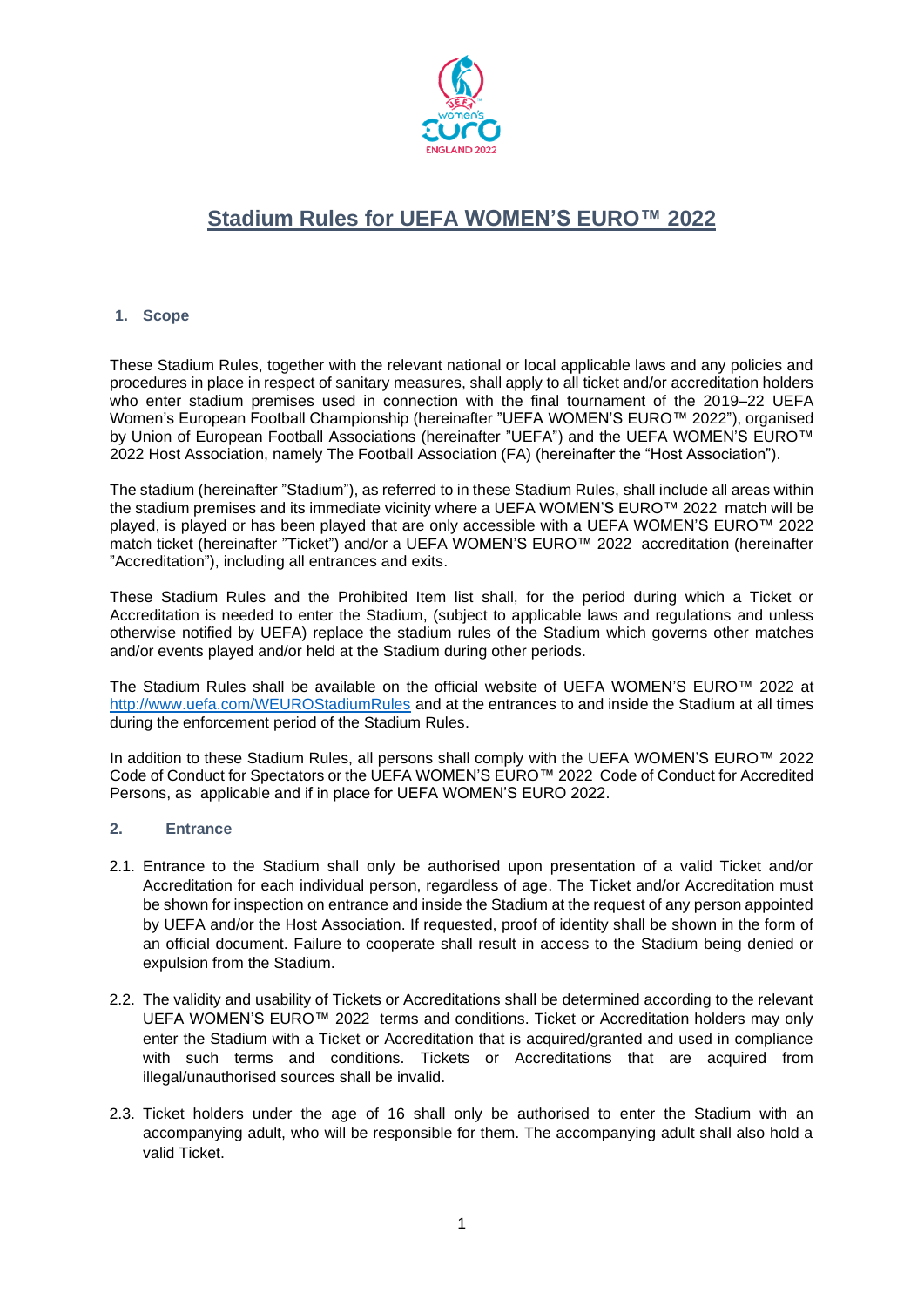

- 2.4. Disabled persons shall be able to reach accessible areas via entrances provided for this purpose by presenting a valid Ticket for disabled persons. Any accompanying person shall also hold a valid Ticket. Proof of disability shall be shown at the request of any person appointed by UEFA and/or the Host Association.
- 2.5. The driving and parking of vehicles at the Stadium shall only be permitted with the special authorisation of UEFA and/or the Host Association.

## **3. Personal controls**

- 3.1. Every person entering the Stadium shall be obliged to show and, if requested, hand over for inspection their Ticket and/or Accreditation to a person appointed by UEFA, the Host Association and/or the relevant Stadium.
- 3.2. Any person appointed by UEFA, the Host Association and/or the relevant Stadium, shall be entitled to examine – including through the use of technical aids – whether persons represent a risk of potential disruption to public order, in particular on the grounds that they have consumed alcohol or drugs or are in possession of weapons or other prohibited items. Any qualified person appointed by UEFA and/or the Host Association, shall be entitled to search any person's clothing and other items in their possession.
- 3.3. Prohibited items will be confiscated by any person appointed by UEFA, the Host Association and/or the relevant Stadium will have to be left, when possible, at the bag deposit by its owner. The above entities or their representative(s) have the right to refuse to store certain items at the bag deposit.
- 3.4. Any person who refuses to abide by the Stadium Rules or represents a security risk shall be turned away and denied access to the Stadium, without prejudice to any other action which may be taken against that person.
- 3.5. Any person who makes unauthorised use of a Ticket or is the subject of an applicable stadium ban shall be denied access to the Stadium and shall immediately return their ticket to UEFA and/or the Host Association (as instructed), in accordance with the Ticketing Terms and Conditions. Similar rules shall apply to any use of an Accreditation that is not compliant with the Accreditation Terms and Conditions.

## **4. Conduct inside the Stadium**

- 4.1. All persons entering the Stadium shall:
	- a) conduct themselves in such a way that they do not harm, injure, endanger or unnecessarily obstruct or annoy others, or cause any damage;
	- b) follow the instructions of persons appointed by UEFA, the Host Association and/or the relevant Stadium, or the police, the fire brigade or other rescue services;
	- c) occupy the seat allocated to them as indicated on their Ticket and use the appropriate access routes. A person shall be obliged to sit in a seat other than that indicated on their Ticket if asked to do so by a person appointed by UEFA, the Host Association and/or the relevant Stadium, or a police officer, for safety or major organisational/operational reasons.
- 4.2. It is forbidden to:
	- a) throw any kind of objects from the stands to the pitch level; and
	- b) enter the pitch from the stands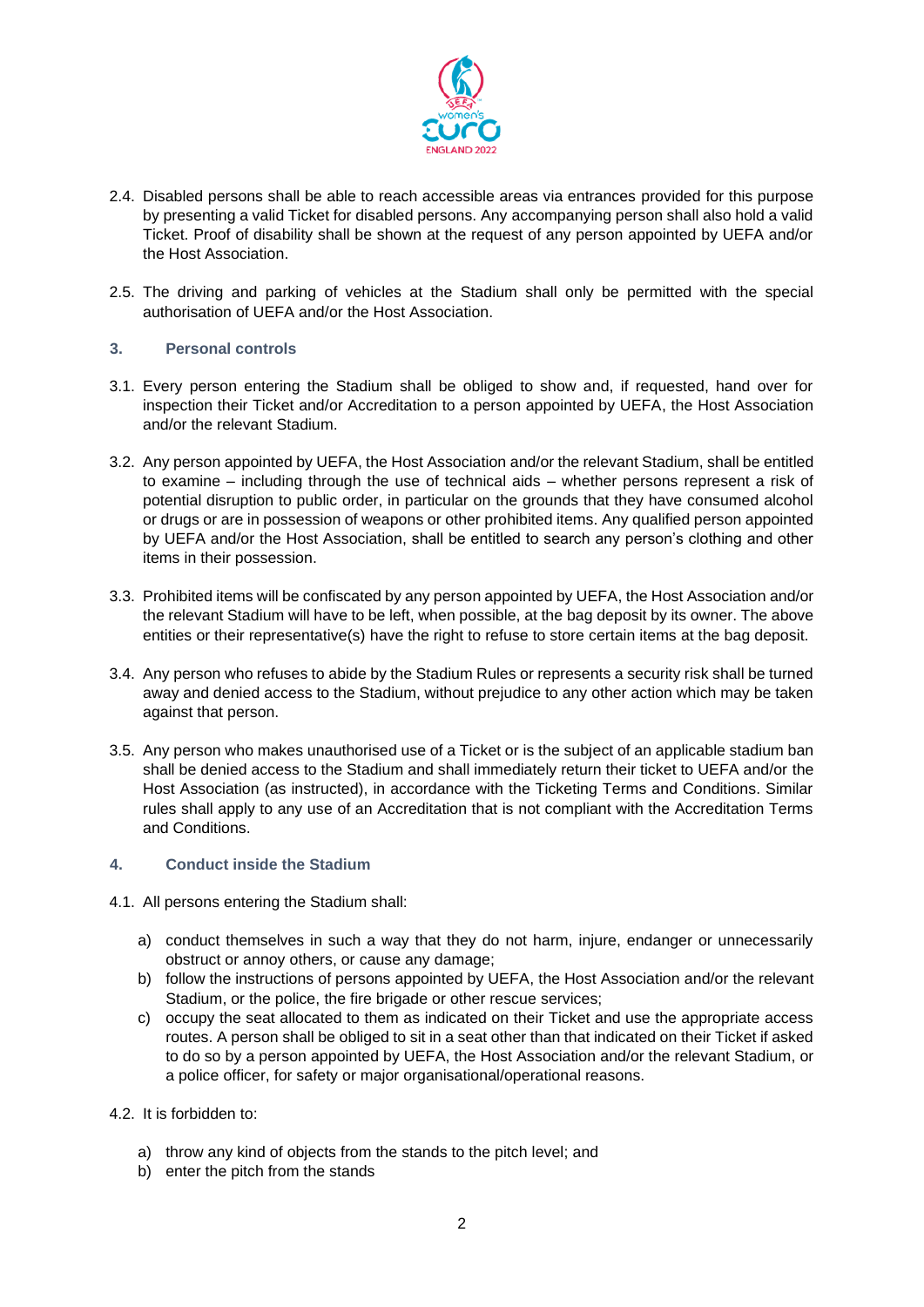

and any person violating these provisions could be subject to prosecution.

- 4.3. If a person becomes aware of any damage caused to any property, or any accident of any kind, that person should take immediate steps to inform any person appointed by UEFA, the Host Association and/or the relevant Stadium.
- 4.4. Access shall be strictly limited to that which the holder of a Ticket, an Accreditation and/or, when relevant, a supplementary access device, is entitled to.
- 4.5. Further exceptional demands may be made in order to prevent, reduce or eliminate danger to life, health or property. Instructions issued by a person appointed by UEFA, the Host Association and/or the relevant Stadium must be followed, and failure to cooperate may result in expulsion from the Stadium.
- 4.6. Rubbish and empty packaging shall be placed in the bins and containers provided at the Stadium. Any arrangements for the separation of waste shall be respected.
- 4.7. Smoking including the use of e-cigarette products and heat not burn tobacco products shall be prohibited in the Stadium.
- 4.8. Betting activities shall be prohibited in the Stadium.

## **5. Sound and image recordings and transmission**

5.1. All persons attending the UEFA WOMEN'S EURO™ 2022 acknowledge, and so far as is necessary under applicable laws, consent to being photographed, filmed or taped by UEFA and/or the Host Association (and/or any third parties appointed thereby), which shall have the right, in perpetuity or for the maximum term permitted under applicable laws, to use, broadcast, publish and license, without any requirement for payment of money or other form of consideration, such person's voice, image and likeness by means of live or recorded video and/or audio display, broadcast or other transmission or recording, photographs or any other current and/or future media technologies.

## **6. Prohibited items and conduct**

- 6.1. The following items shall not be brought into the Stadium, unless authorised (as and when relevant) by UEFA and/or the Host Association:
	- a) no bags larger than A4 (210 mm x 297 mm x 210 mm);
	- b) weapons of any kind or anything that could be adapted for use as a weapon or a projectile;
	- c) bottles, jugs or cans of any kind, as well as other objects made from plastic, glass or any other fragile materials, except items required on duly evidenced medical grounds;
	- d) fireworks, flares, smoke powder, smoke bombs or other pyrotechnics;
	- e) gas spray cans, corrosive/flammable substances, dyes, or receptacles containing substances which are harmful to health or highly flammable;
	- f) laser pointers;
	- g) drones;
	- h) food of any kind, except items required on duly evidenced medical grounds;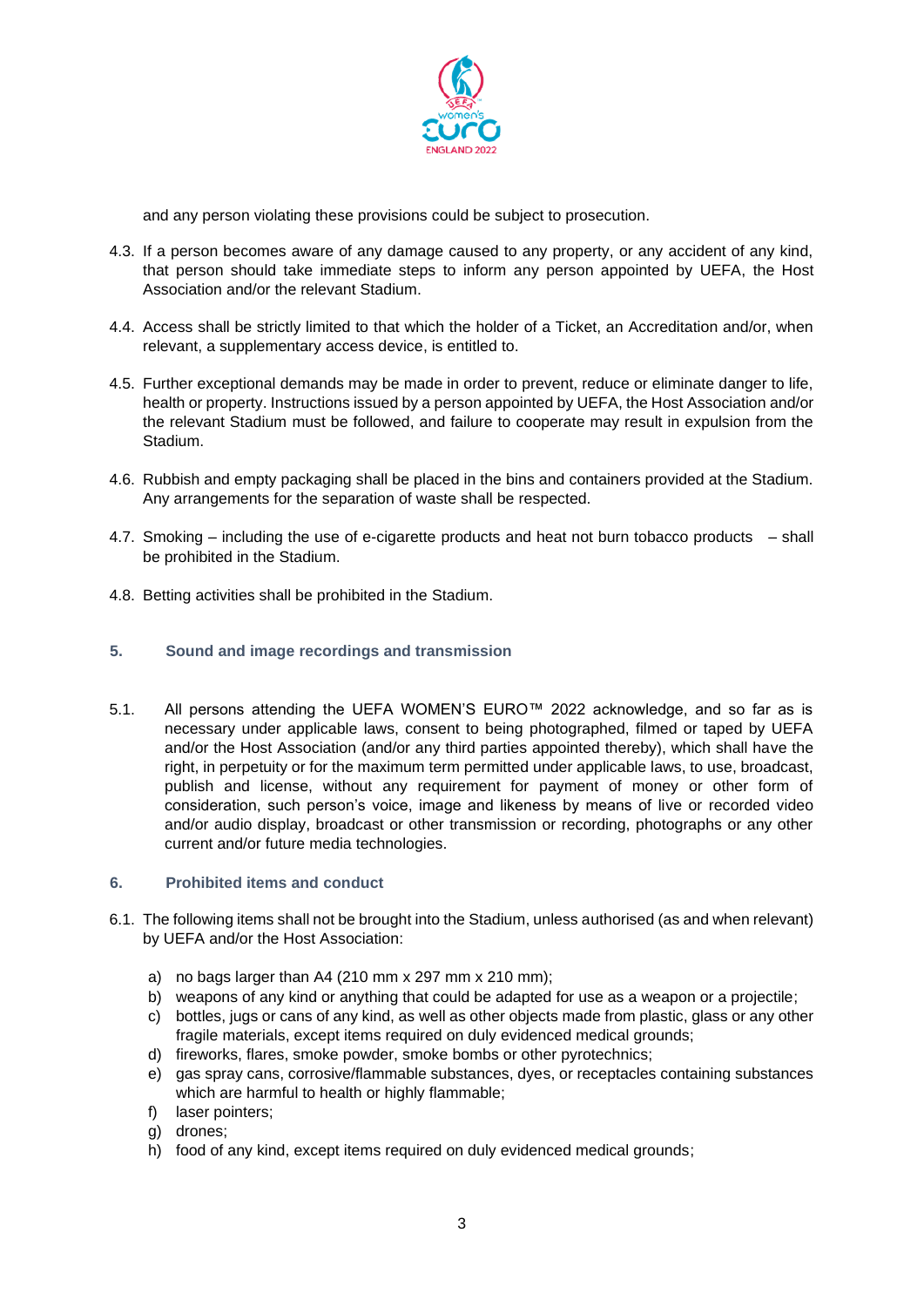

- i) alcohol, drugs or other intoxicating or dangerous substances, except substances required on duly evidenced medical grounds;
- j) any insulting, racist, xenophobic, sexist, religious, political or other illegal/prohibited material, including discriminatory propaganda material;
- k) any promotional, commercial objects or materials, including banners, signs, symbols and leaflets;
- l) flexible flagpoles that exceed 1 (one) metre in length and 1 (one) cm in diameter;
- m) banners or flags larger than 2.0 (two) x 1.5 (one and a half) metres. Smaller flags and banners may be permitted, provided that they are made from materials which are deemed to be nonflammable, and which comply with local law. All banners or flags larger than 2.0 (two) x 1.5 (one and a half) metres are only permitted with a written request confirmed by UEFA and/or the Host Association.
- n) electronically, mechanically or manually operated sound-emitting devices such as megaphones.
- o) professional cameras and video cameras or other professional sound or video recording equipment, it being understood that cameras, video cameras and other sound or video recording equipment may be brought to the Stadium for private use and shall be accepted as such by UEFA and/or the Host Association.
- p) all devices used for the purposes of transmitting or disseminating any content in breach of Clause 5.2.
- q) animals, except for guide and/or assistance dogs (provided that such guide and/or assistance dogs are permitted to enter the Stadium under applicable laws); and
- r) any other material deemed to be non-compliant, dangerous and/or not authorised by the local security authorities.

In the event of any doubt regarding any object brought to the Stadium, the relevant person appointed by UEFA, the Host Association and/or the relevant Stadium shall be responsible for deciding which objects are prohibited or permitted in accordance with the Stadium Rules.

6.2. It shall be strictly forbidden to do any of the following inside the Stadium:

- a) throw objects or liquids of any kind, particularly in the direction of another person or in the direction of the area around the pitch or the pitch itself;
- b) start a fire, or let off or launch fireworks, flares or other pyrotechnics;
- c) express or disseminate insulting, racist, xenophobic, sexist, religious, political or other illegal/prohibited messages, particularly discriminatory propaganda messages;
- d) act in a way which may be interpreted by others as dangerous, provocative, threatening, discriminatory or offensive;
- e) sell goods or tickets, distribute material (including printed material) or any objects, or hold collections or carry out other promotional or commercial activities without prior written authorisation from UEFA and/or the Host Association, as applicable;
- f) climb on or over structures and installations not expressly intended for that purpose;
- g) write or paint on or affix anything to structural elements, installations or pathways;
- h) relieve oneself anywhere other than in the toilets, or litter the Stadium by discarding objects such as rubbish, packaging or empty containers;
- i) stand on seats in the spectator areas;
- j) disguise or camouflage oneself (in particular the face) in a way that hinders recognition; and
- k) any other conduct which is prohibited.

The above list is not exhaustive.

6.3. Unless otherwise authorised by UEFA, and/or the Host Association, it shall be strictly forbidden to do any of the following inside the Stadium: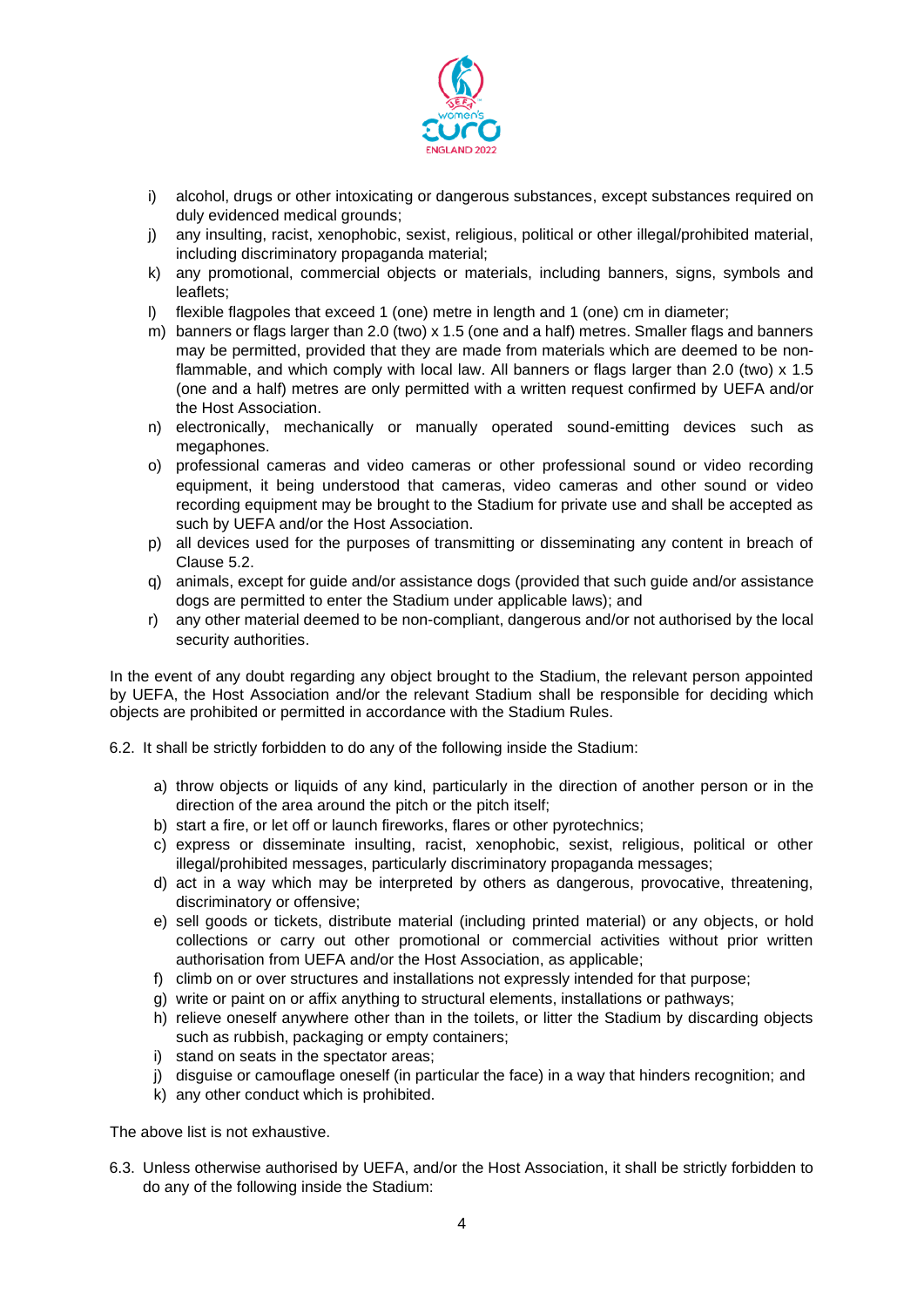

- a) access areas (e.g. function rooms or VIP and media areas) which are closed to the public or for which access is limited to holders of a specific Ticket, Accreditation and/or, when relevant, supplementary access device, if the person in question is not entitled to access such areas;
- b) restrict or loiter in areas open to traffic, footpaths and roadways, entrances and exits to visitor areas and emergency exits; and
- c) enter the pitch or the area around the pitch.

The above list is not exhaustive.

## **7. Breach of Stadium Rules**

Subject to any applicable laws, any breach of the Stadium Rules may result in the following penalties being imposed:

- a) expulsion from the Stadium and a possible report being made to the police;
- b) the banning of the offender from all Stadiums for part or all of the duration of UEFA WOMEN'S EURO™ 2020, in accordance with the Accreditation Terms and Conditions or the Ticketing Sales Terms and Conditions, as applicable;
- c) the cancellation and invalidation, without refund, of the Ticket and any other Tickets that have been purchased or obtained by the offending person for the same or other UEFA WOMEN'S EURO™ 2022 matches, in accordance with the Ticketing Terms and Conditions;
- d) the provision, in accordance with applicable laws, of the offender's personal information to relevant national football associations and/or the police so that appropriate measures can be taken (e.g. national stadium bans);
- e) the initiation of legal proceedings by UEFA and/or the Host Association, or any other authorised persons or entities; and/or
- f) penalties or remedies in compliance with applicable laws.

UEFA and/or the Host Association reserve the right to pursue any other legal remedies at their own discretion.

#### **8. Video surveillance**

To ensure the safety of the public, the Stadium may be equipped with a video surveillance system controlled by the relevant Stadium, the Host Association, police officers or private security officers, images from which are likely to be used in the event of legal proceedings. A right of access is provided for in compliance with local law.

## **9. Liability**

Within the limits imposed by applicable laws, persons entering the Stadium acknowledge that they do so at their own risk and that they may be liable for damage or loss resulting from their actions in the Stadium.

## **10. Severability and amendments**

- 10.1. Should any provisions of the Stadium Rules be declared void, ineffective or unenforceable by any competent court, the remainder of the Stadium Rules shall remain in effect, as if those void, ineffective or unenforceable provisions had not existed.
- 10.2. UEFA and the Host Association reserve the right to make reasonable amendments to the Stadium Rules from time to time, the latest and effective version of which shall be available on